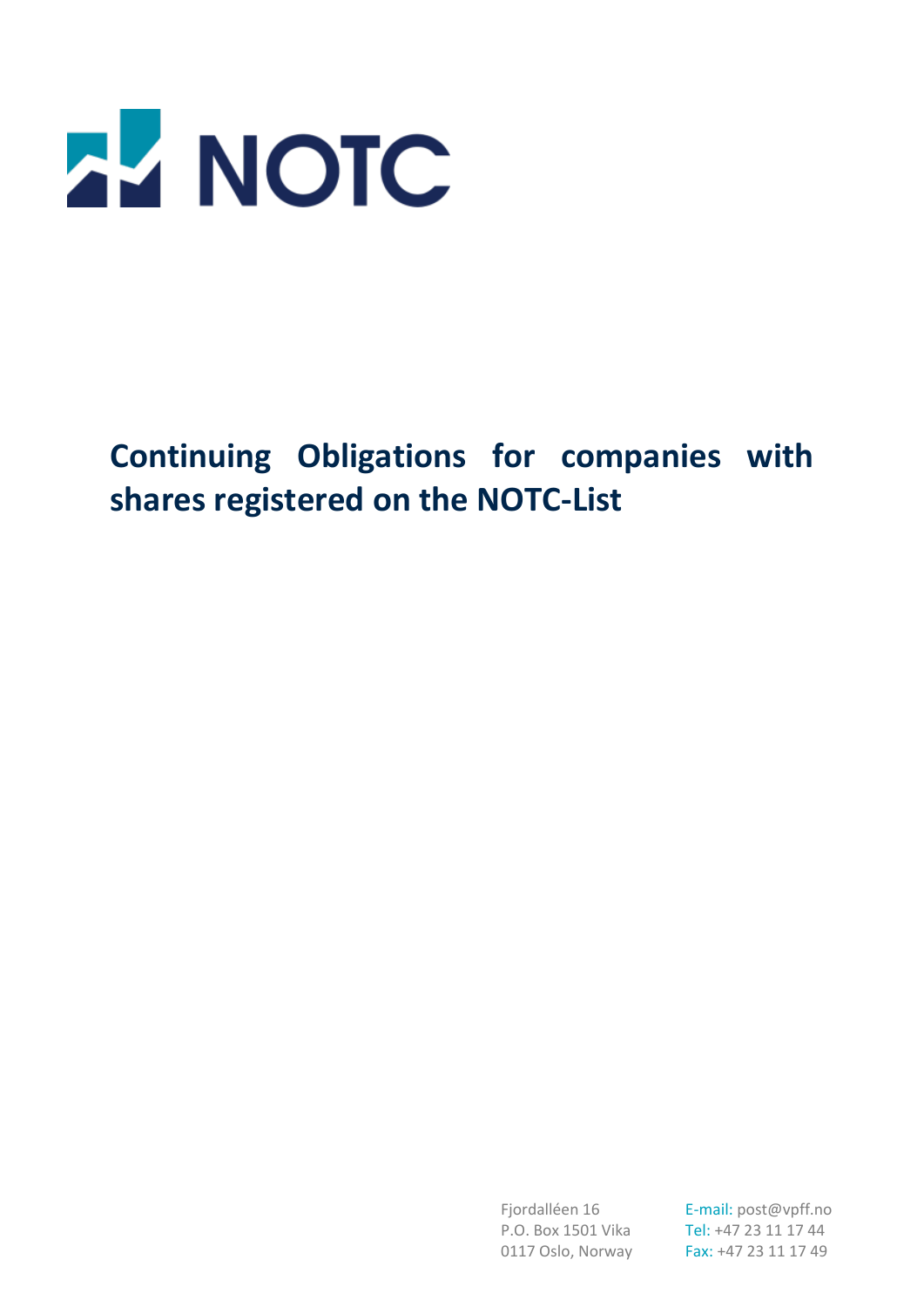# **Contents**

| $\mathbf{1}$   |     |  |  |
|----------------|-----|--|--|
|                | 1.1 |  |  |
|                | 1.2 |  |  |
|                | 1.3 |  |  |
| $\overline{2}$ |     |  |  |
|                | 2.1 |  |  |
|                | 2.2 |  |  |
|                | 2.3 |  |  |
|                | 2.4 |  |  |
|                | 2.5 |  |  |
|                | 2.6 |  |  |
|                | 2.7 |  |  |
| 3              |     |  |  |
|                | 3.1 |  |  |
|                | 3.2 |  |  |
|                | 3.3 |  |  |
|                | 3.4 |  |  |
| 4              |     |  |  |
|                | 4.1 |  |  |
|                | 4.2 |  |  |
| 5              |     |  |  |
| 6              |     |  |  |
|                | 6.1 |  |  |
|                | 6.2 |  |  |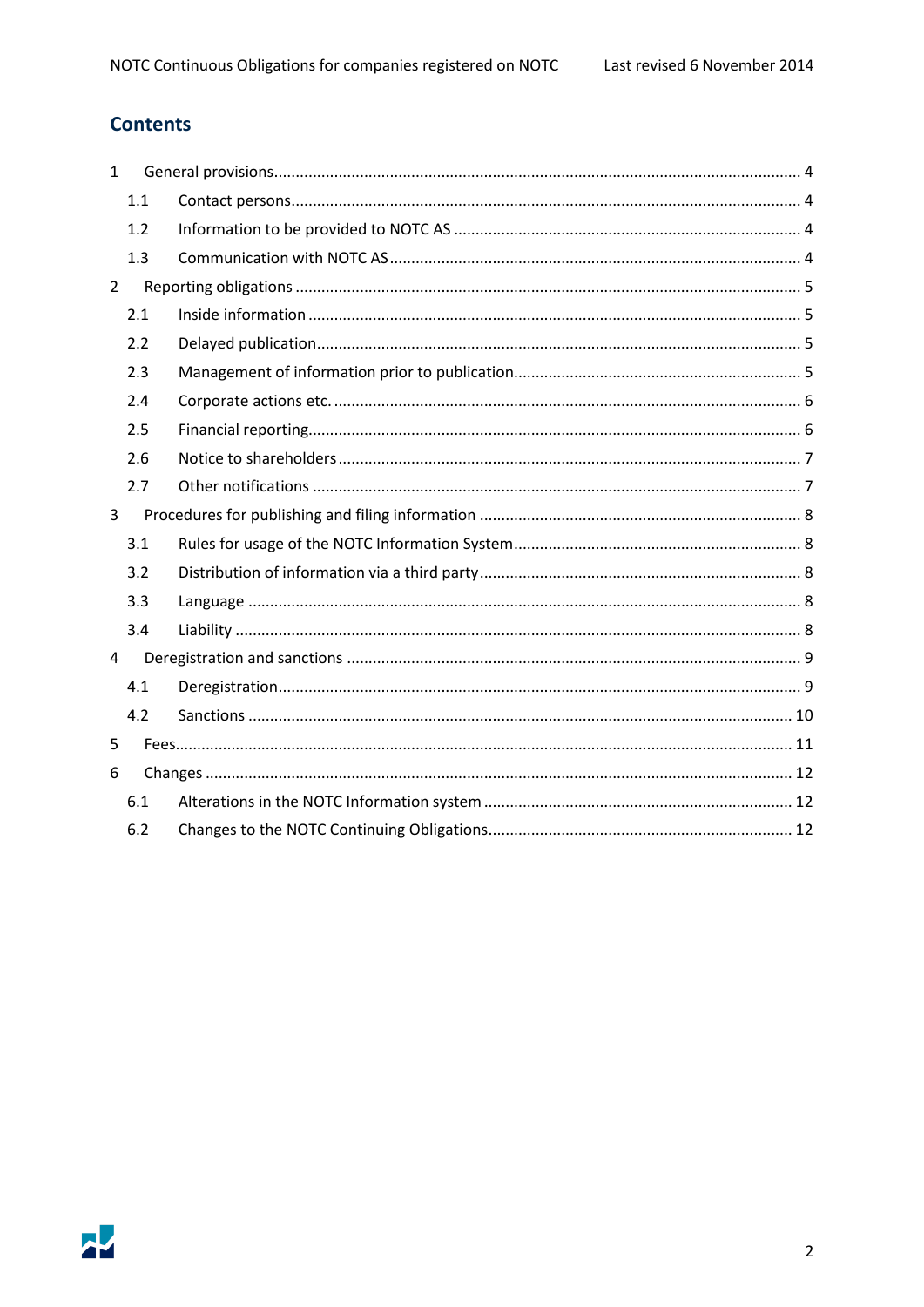The NOTC-system is a trading system for registration of buyer/seller interests and trades in companies which have been admitted to registration on the NOTC-list. The system is owned by NOTC AS and administered by the Norwegian Securities Dealers Association (the "Association"). The system is linked to an associated information distribution system (the "NOTC information system") for publication by the NOTC-registered companies of price-relevant and corporate information.

These rules on continuing obligations regulate the obligations of companies with shares registered on the NOTC-list and apply to all NOTC-registered companies which have signed the acceptance letter with NOTC AS.

The Continuing Obligations were adopted by the board of NOTC AS on 6 November 2014 and entered into force on 1 January 2015.

The Continuing Obligations are prepared in an English version only. The latest version of the Continuing Obligations is at any given time available at [www.vpff.no/NOTC.](http://www.vpff.no/NOTC)

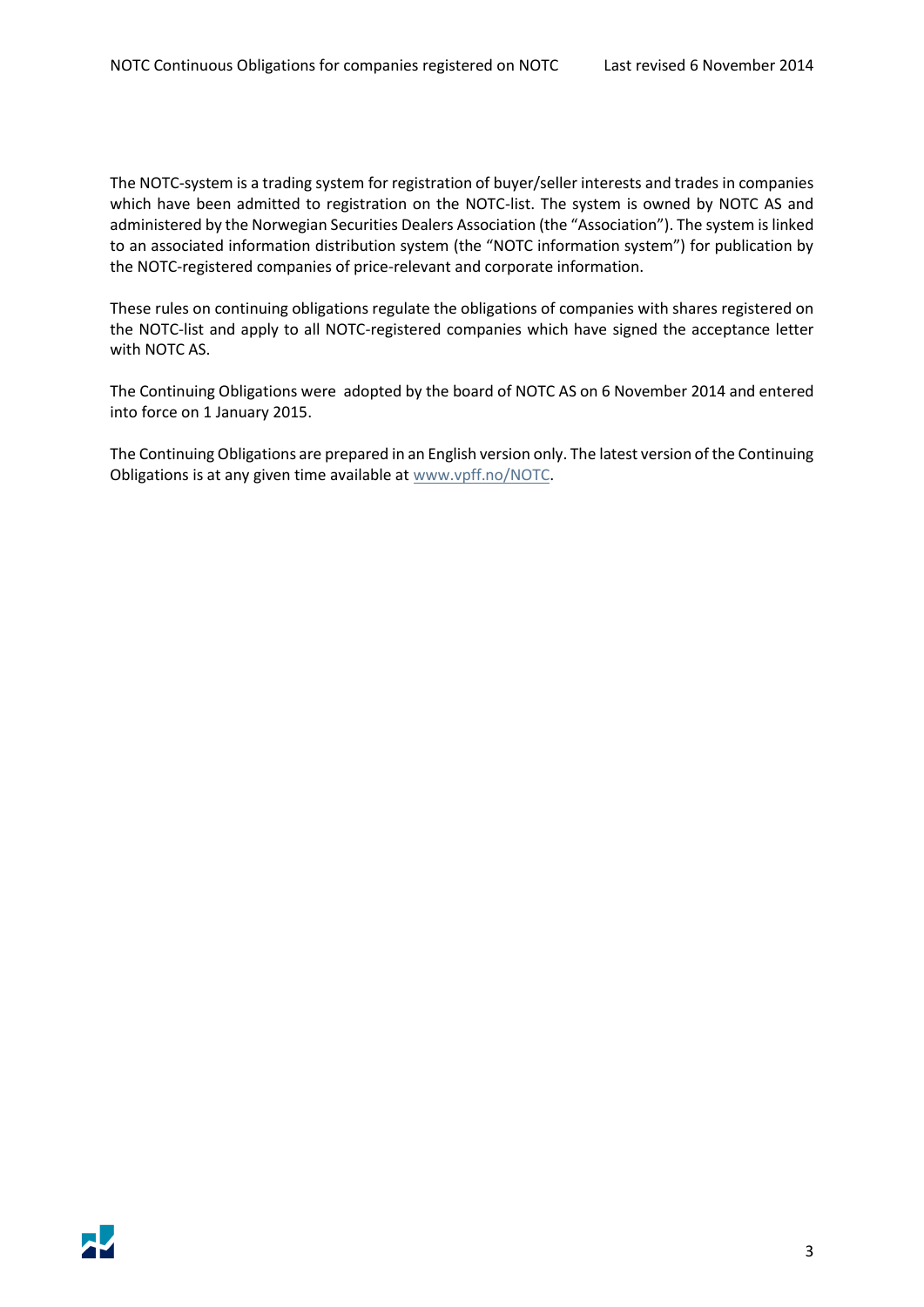# <span id="page-3-0"></span>**1 General provisions**

### <span id="page-3-1"></span>**1.1 Contact persons**

The company shall at all times have two designated persons who can be contacted by NOTC AS. The contact persons shall be contactable without undue delay. Names and contact details shall be filled out in the application form for registration on the NOTC. The person responsible for reporting according to section 3.1 below, should function as NOTC's primary contact person in relation to questions that might arise concerning the rights and obligations of the registered company.

### <span id="page-3-2"></span>**1.2 Information to be provided to NOTC AS**

The company shall notify NOTC AS in writing of any changes in the following matters:

- a) Changes to the company's contact details (postal and street addresses, e-mail address, website and telephone number);
- b) Changes to the company's contact persons, as well as the contact persons' e-mail address and telephone number;
- c) The company's listing or application for listing on a regulated market;
- d) Any ownership restrictions on the company's shares arising as a matter of law, license terms or the company's articles of association, together with information where appropriate on the proportion of the shares to which any such restriction applies;
- e) Changes to the company's international securities identification number (ISIN) used for the Company's shares by the Central Securities Depository;
- f) Changes to the company's share capital, hereunder changes in number of outstanding shares, nominal value, splits or reverse splits in shares and the dates for effectiveness of such changes.
- g) The company's distributor for public disclosure of information (see clause 3.2 below)

Regarding c) to e) above, the NOTC AS shall be notified as soon as possible and in advance of the proposed effective date of such changes so that changes can be made in the NOTC system at the correct time. The Company must provide NOTC AS with appropriate documentation in the form of company certificate, transcripts from VPS or similar.

### <span id="page-3-3"></span>**1.3 Communication with NOTC AS**

All requests and other communications between the Company and the NOTC must be submitted in writing by e-mail. The NOTC shall deal with such communications without undue delay and communicate the result in writing.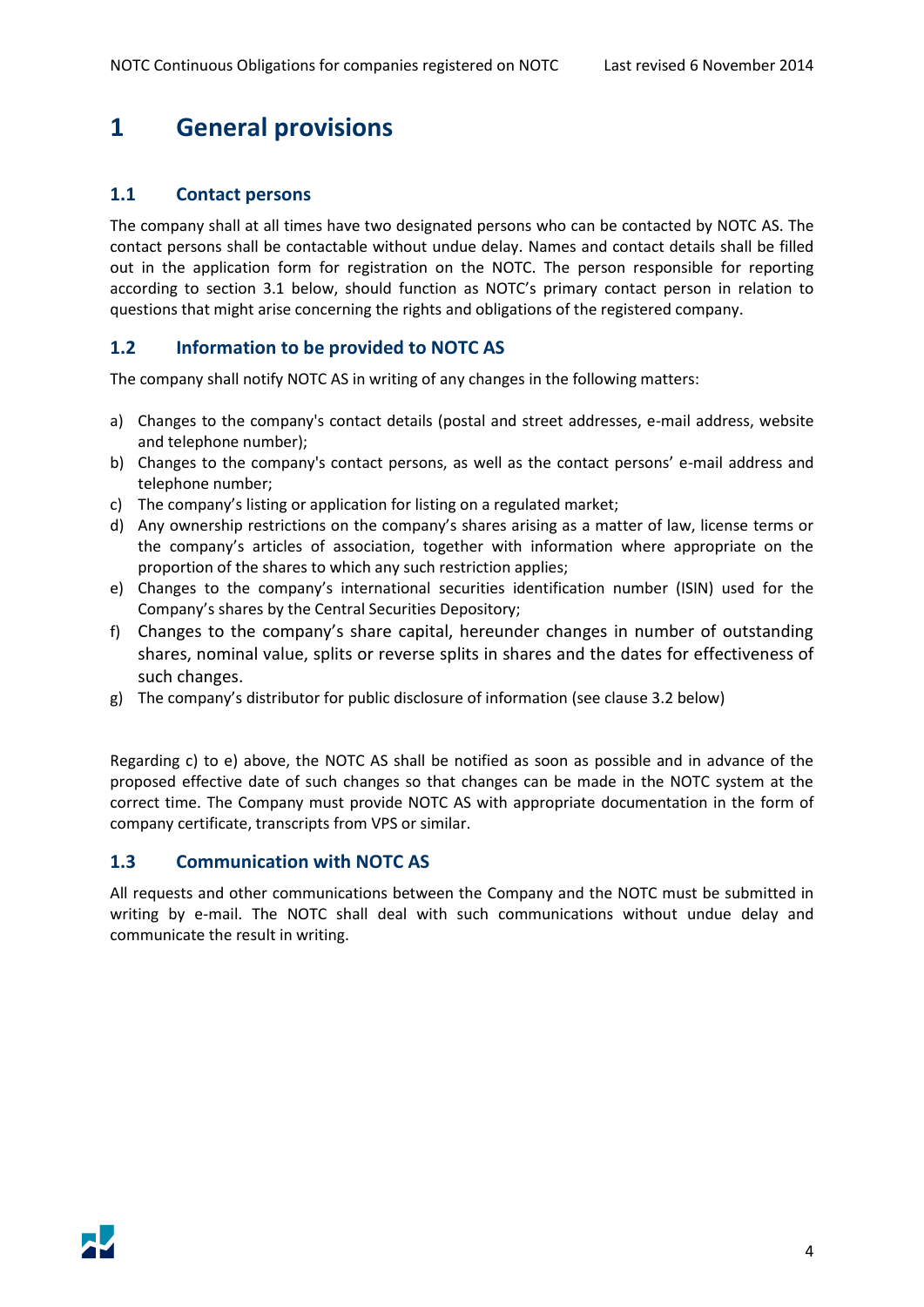# <span id="page-4-0"></span>**2 Reporting obligations**

### <span id="page-4-1"></span>**2.1 Inside information**

As the NOTC AS is not a regulated market as defined in the Stock Exchange Act section 3, the Norwegian Securities Trading Act and regulations regarding Inside Information will not apply to companies registered on the NOTC. However, NOTC emphasize the importance that investors are acting on correct information, and that the information to the market is correct at all times, and have adopted certain rules relating to inside information set out below:

- (1) The company shall, through the NOTC information system, publish any inside information that concerns the company directly. Such information shall be transmitted without delay and on the company's own initiative.
- (2) Inside information shall mean any information of a precise nature relating to financial instruments, the issuer thereof or other circumstances which has not been made public and is not commonly known in the market and which is likely to have a significant effect on the price of those financial instruments or of related financial instruments.<sup>1</sup>
- (3) Information shall be deemed to be of a precise nature if it indicates circumstances that exist or may reasonably be expected to come into existence or an event that has occurred or may reasonably be expected to occur and which is specific enough to enable a conclusion to be drawn as to the possible effect of those circumstances or that event on the price of the financial instruments or related financial instruments.<sup>2</sup>
- (4) Information which would be likely to have a significant effect on the price of financial instruments or related financial instruments shall mean information of the kind which a reasonable investor would be likely to use as part of the basis of his investment decisions.<sup>3</sup>
- (5) Information such as is mentioned in the first paragraph shall be published in accordance with section 3.

## <span id="page-4-2"></span>**2.2 Delayed publication**

The company may delay the public disclosure of information mentioned in section [2.1](#page-4-1) above in order not to prejudice its legitimate interests, provided that such delay does not mislead the public and provided that the information is managed confidentially.<sup>4</sup>

### <span id="page-4-3"></span>**2.3 Management of information prior to publication**

The company must not disclose information as mentioned in section [2.1](#page-4-1) above to unauthorized persons before disclosure is made through the NOTC information distribution system. The company must handle the information with due care so that the information does not come into the possession of unauthorized persons or is misused.

<sup>4</sup> Cf. The Securities Trading Act section 5-3, first paragraph.



 $\overline{\phantom{a}}$ 

<sup>&</sup>lt;sup>1</sup> This definition of inside information corresponds to the definition of inside information as it applies to companies listed on regulated markets, cf. the Securities Trading Act section 3-2, first paragraph.

<sup>&</sup>lt;sup>2</sup> Cf. The Securities Trading Act section 3-2, second paragraph.

<sup>&</sup>lt;sup>3</sup> Cf. The Securities Trading Act section 3-2, third paragraph.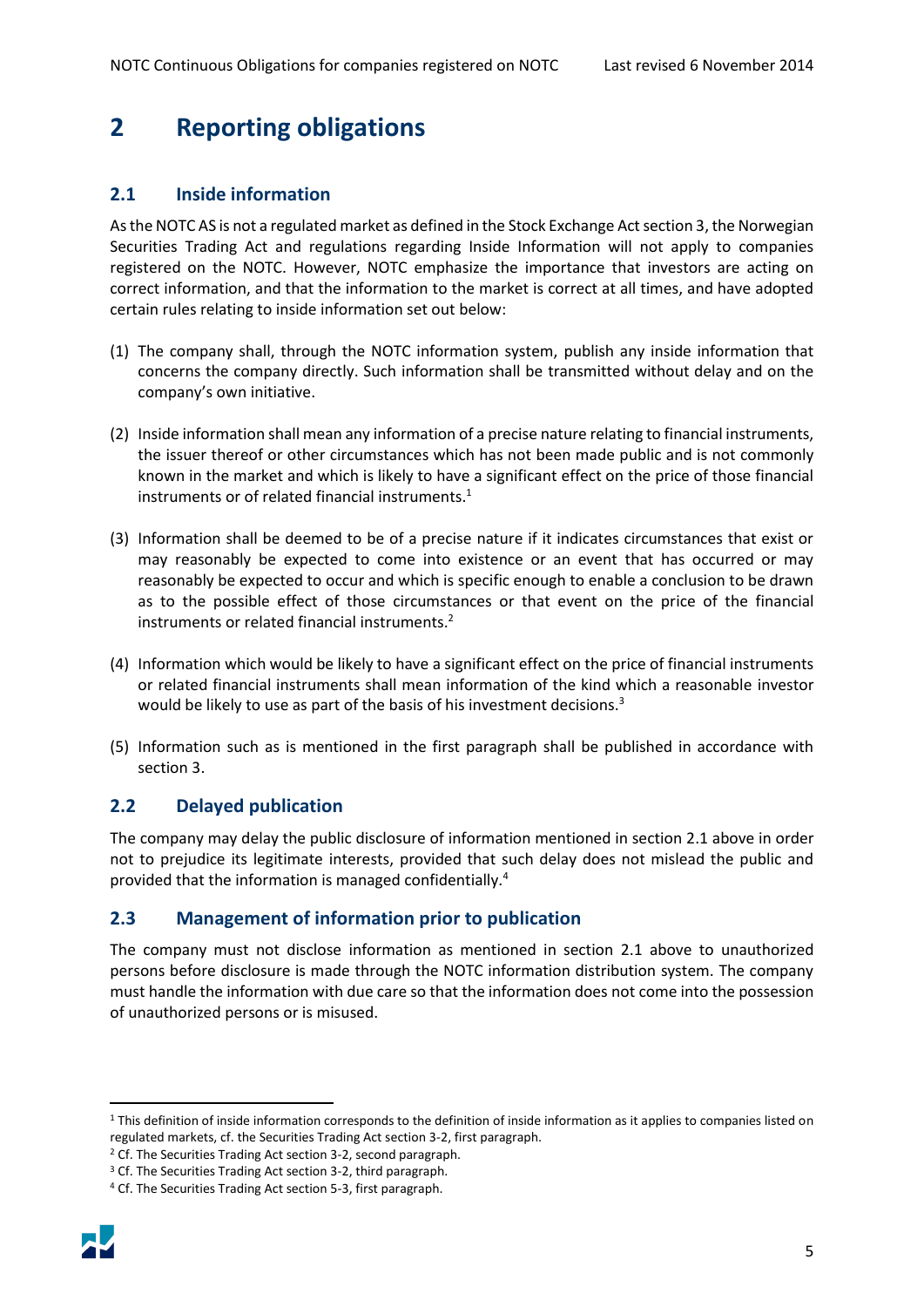#### <span id="page-5-0"></span>**2.4 Corporate actions etc.**

- 1) The company must immediately publish through the NOTC information system:
	- a) Any changes in the rights attaching to the company's shares, including any changes in related financial instruments issued by the company:
	- b) The issue of new loans, including any guarantees or collateral provided in subordinated loan. If the issue is in respect of a convertible loan, this must be stated. Any issue of similar convertible rights must also be made public.
	- c) Proposals and decisions by the board of directors, general meeting or other corporate body on
		- i) dividends;
		- ii) mergers;
		- iii) demergers;
		- iv) increases or decreases in share capital; and
		- v) mandates to increase the company's share capital.
	- d) Information on allocation and payment of dividends, as well on issuance of shares, including information on any arrangements for allotment, subscription, cancellation and conversion;
	- e) Proposals and decisions on the issue of subscription rights;
	- f) In the event of the issue of a loan or an increase in share capital as mentioned in items 1,2 and 3, information shall be given in particular on any underwriting consortium, including the members of the consortium and their guarantee obligations, as well as information on any advance subscription or allotment;
	- g) Registered change of company name;
	- h) Registered change in the nominal value of the company's shares;
	- i) Decisions on changes to the company's board of directors, managing director or financial director, including notice of resignation given by any such person.
	- j) The company's authorizations to trade in its own shares.
- 2) Announcements about such proposals or decisions as mentioned shall include the information necessary to make it possible to calculate the effect of the action in question (amount of the dividend, number of bonus shares/subscription rights per share outstanding, payment date, etc.) including the date when the share will be traded excluding the rights. In the case of a private placement of shares and a subsequent public offer, information shall be given as to whether certain shares are entitled to participate in both issues.
- 3) If the information must be assumed to be inside information pursuant to section [2.1,](#page-4-1) then section [2.2](#page-4-2) an[d 2.3](#page-4-3) shall apply similarly.
- 4) The company shall, at the latest at the end of each month in which a change in share capital or voting rights takes place, publicly disclose an overview of the share capital and the number of votes in the company.

### <span id="page-5-1"></span>**2.5 Financial reporting**

The company shall publish annual reports as soon as they are adopted by the board. The same applies to interim reports to the extent that such are prepared by the company. The interim report for the fourth quarter also comprises the Company's preliminary annual accounts. The company must publish changes compared to the preliminary accounts as soon as the company has any knowledge of the circumstance in question. In the event the company has published the financial reporting on its website, a press release referring to where the information can be found is sufficient.

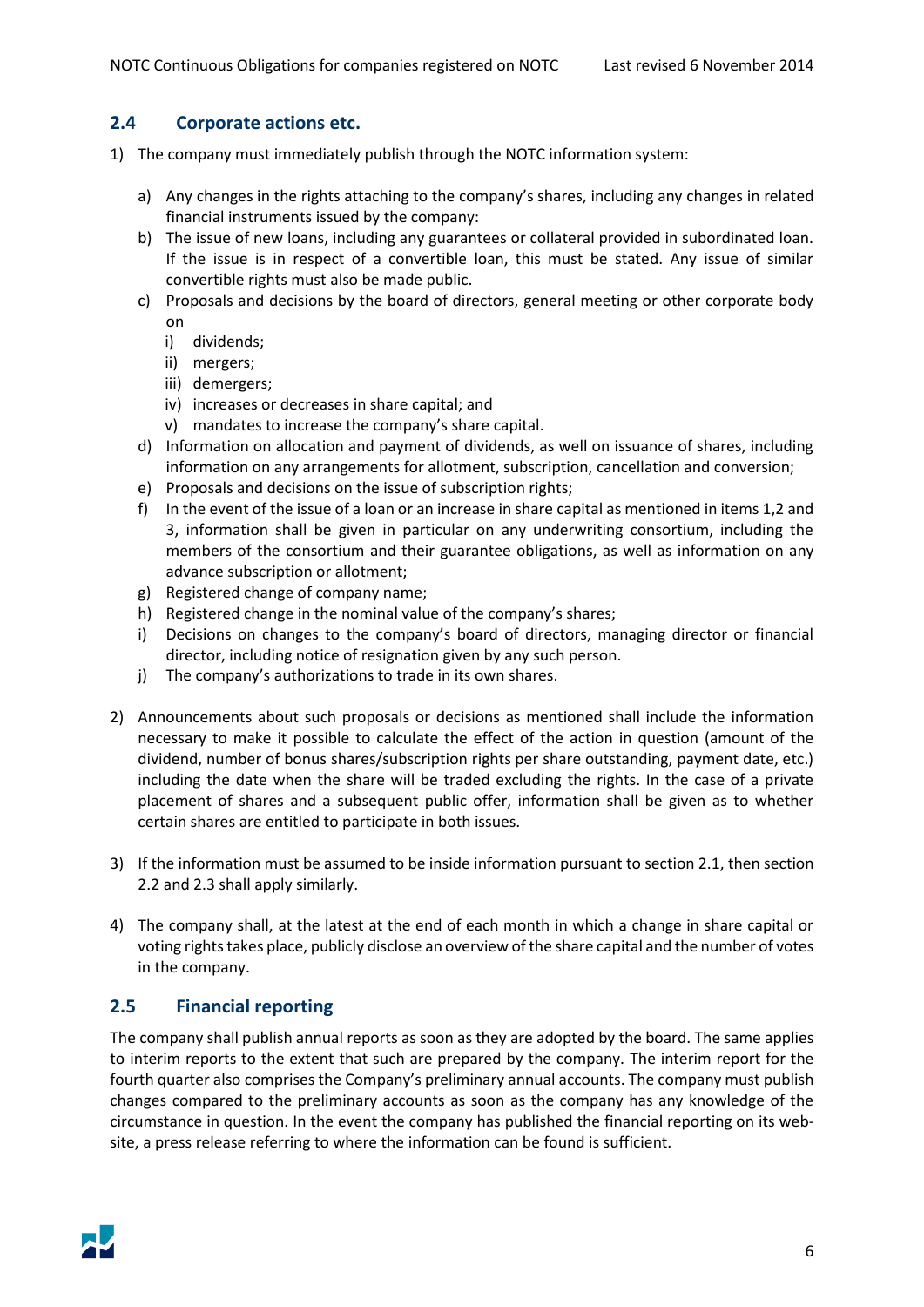The annual report shall be prepared in accordance with the companies' applicable accounting regulations in its home jurisdiction, but shall in any circumstance as a minimum contain the following information:

- The company's P&L, Balance sheet and cash flow (comparable with last year's financial figures is applicable)
- Board statement
- Auditors statement
- Notes to the accounts

The company's interim/quarterly report shall as a minimum contain the following information:

- Summary of the financial accounts with comparable figures (if any)
- Development of the company

### <span id="page-6-0"></span>**2.6 Notice to shareholders**

Any notice to shareholders, including but not limited to notices and minutes for general meetings, should be distributed through the NOTC information system no later than the time at which such notice is distributed.

### <span id="page-6-1"></span>**2.7 Other notifications**

The company shall seek to publish notifications of trading in the company's shares by primary insiders<sup>5</sup>. The notice should, if applicable, be in a form as set out in the Norwegian Securities Trading Act clause 4-4.

<sup>5</sup> Primary insiders is defined in the Norwegian Securities Trading Act clause 3-6 (1)



 $\overline{a}$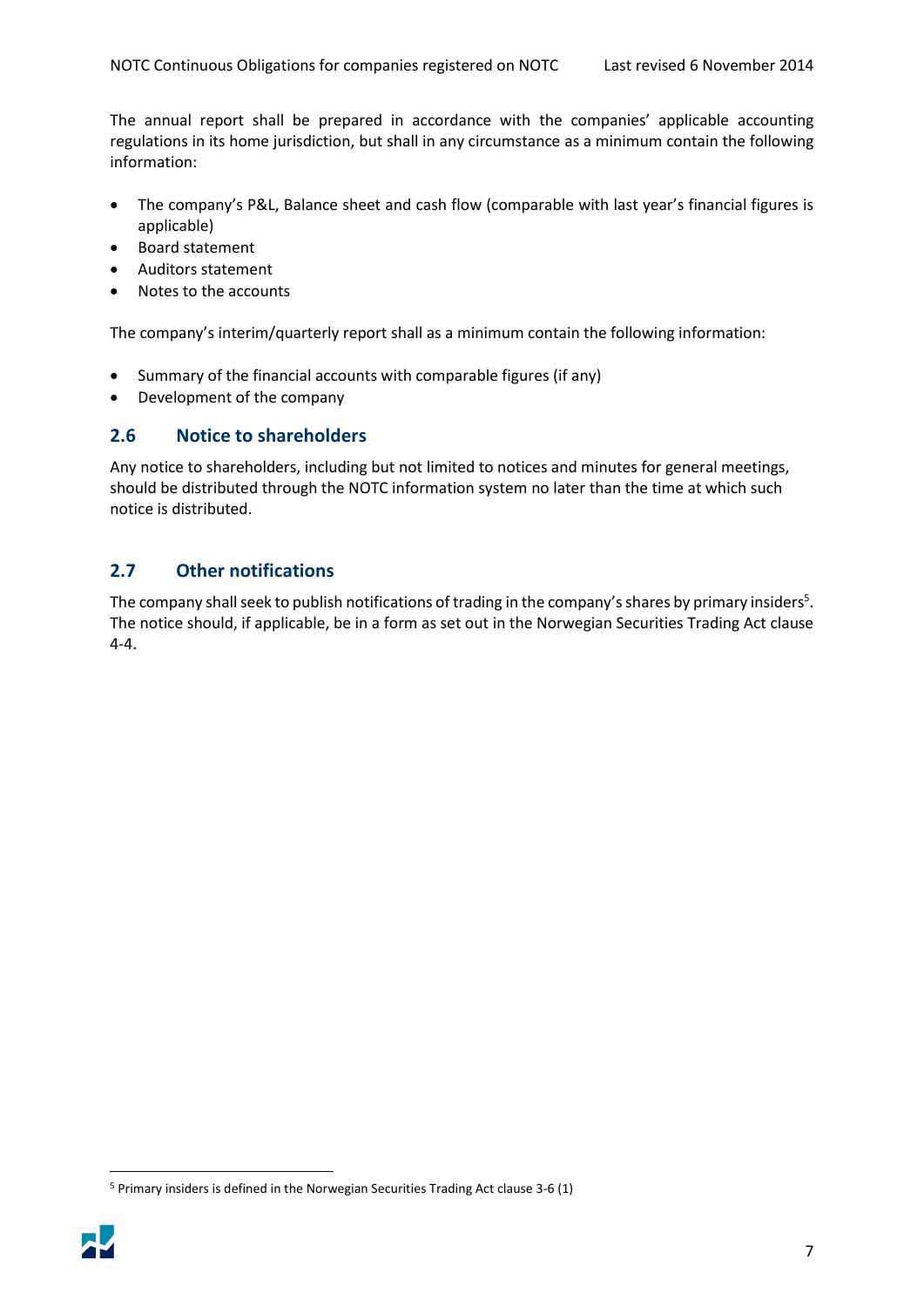# <span id="page-7-0"></span>**3 Procedures for publishing and filing information**

### <span id="page-7-1"></span>**3.1 Rules for usage of the NOTC Information System**

Information that must be made public pursuant to these rules shall be made public through the NOTC Information System. The NOTC Information System will automatically redistribute the information to the users of the NOTC and external media and news providers. The information will also be published on the NOTC website.

The Company is to appoint one person within the company as responsible for reporting information on behalf of the company to the NOTC. The person responsible for supplying information will be given a username and password in order to gain access to the NOTC Information system. Reporting will be done through an individually adapted interface which enables companies to add attachments in Word or Excel files, and an URL.

The company will not be able to correct or delete reported news. In case of errors, NOTC must be contacted in order to make the necessary corrections.

Access to the reporting system shall not be given to third parties or persons not authorised by the company to publish news and other releases on behalf of the company.

The company may also use the NOTC information system to publish press releases and other information not subject to the duty of disclosure pursuant to these rules. However, use of the NOTC information system for distribution of information that has not originated from the company is not permitted. The company must ensure that the reported information is not rumours or similar, of neither the company or other companies. It is not permitted to reproduce or refer to, information supplied by third parties, including external commentaries and research.

### <span id="page-7-2"></span>**3.2 Distribution of information via a third party**

The company may distribute company information to the information system via a service provider. All required information shall in such case be sent by the external provider to the reporting system.

The parties' rights and obligations as set out in these rules shall in such case also apply in full to the service provider. The company will be deemed liable for any omissions or errors made by the service provider.

### <span id="page-7-3"></span>**3.3 Language**

The company shall disclose information in English. The company may also disclose information in Norwegian.

#### <span id="page-7-4"></span>**3.4 Liability**

It is the responsibility of the company to verify that the information distributed to the reporting system is correct, and that the system is not misused. The company is liable to NOTC AS for any loss NOTC AS might suffer due to the company's misuse of the system.

NOTC AS disclaims any responsibility for loss due to the distributed information being incorrect or insufficient. The same applies to loss due to the distributed information being altered, distorted, delayed, non-apparent and so on, caused by technical malfunctions or other errors in the information system.

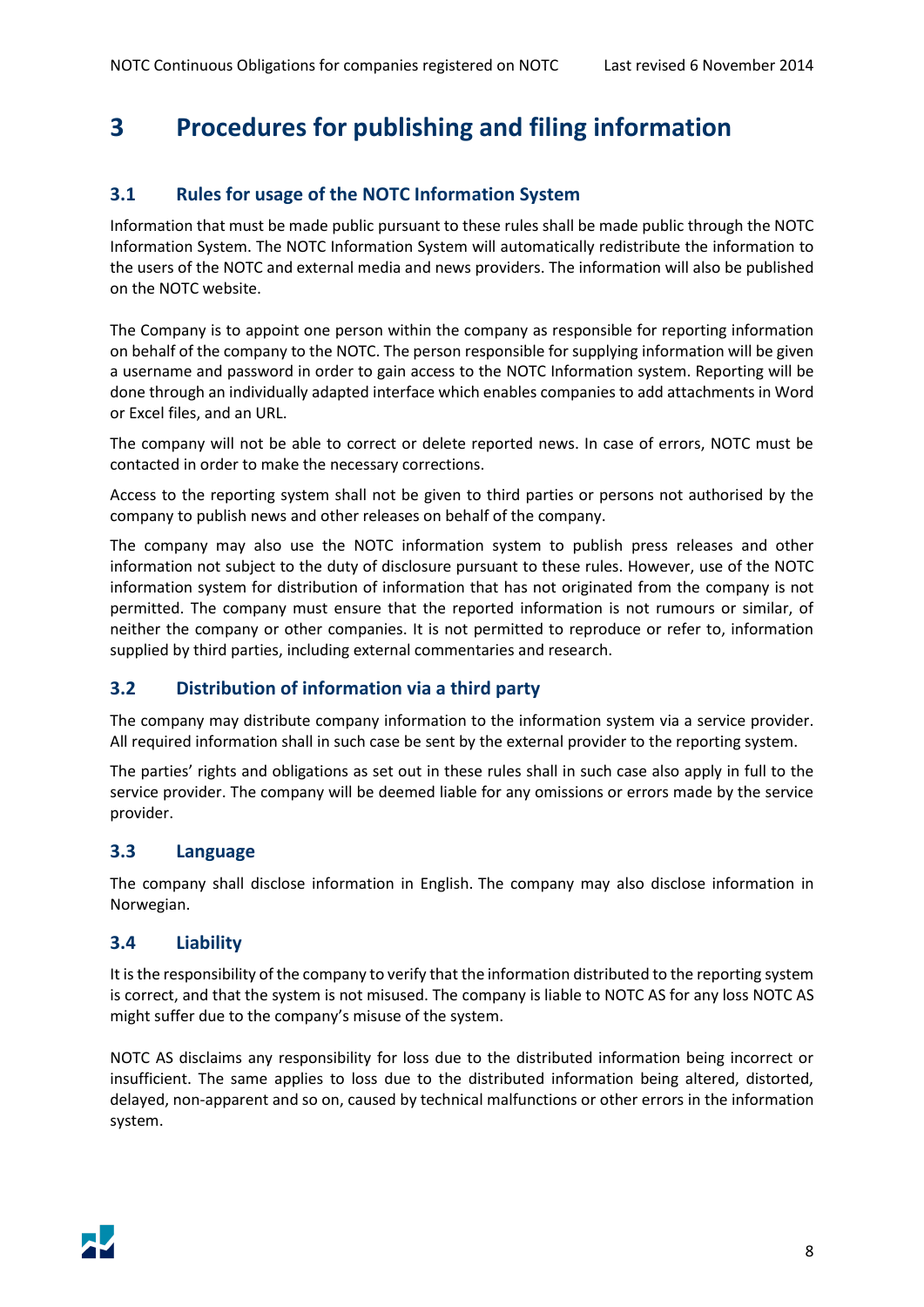# <span id="page-8-0"></span>**4 Deregistration and sanctions**

### <span id="page-8-1"></span>**4.1 Deregistration**

A company may be removed from the NOTC-list by NOTC AS in the following situations:

- a) The company no longer satisfies the registration conditions
- b) The company has violated its continued obligations to be registered
- c) The company is to be listed on a regulated market
- d) The company has been acquired by another company
- e) The company's general meeting has resolved a deregistration
- f) The company is set under administration or files for bankruptcy
- g) The company and/or the company's main shareholder(s) receives notice from any authorities of legal proceedings

NOTC AS may remove the company's shares from the NOTC-list if the company no longer satisfies the NOTC AS' conditions for registration of shares in the NOTC, or if called for on other special grounds. Companies that have been acquired through tender offer process or similar will also be deregistered when the acquiring company achieves an ownership of more than 90%.

If the company has materially or repeatedly violated the rules set out herein or other applicable legislation, this shall in general be regarded as a sufficient reason that may call for removal of the company's shares from the NOTC list.

The company may apply to NOTC AS to have its shares removed from the NOTC-list if a general meeting has passed a resolution to this effect with the support of two-thirds of the votes cast and of the share capital represented at the meeting.

The board of directors of NOTC AS makes the final decision on delisting in situations referred to above. In its assessment, the board will inter alia take into consideration the interests of minority shareholders and whether the removal of the shares from the NOTC-list can be expected to cause material disadvantage for the owners of the shares.

If the company is to be listed on a regulated market the shares may be removed from the list. The company is responsible for notifying NOTC AS' if a listing process is initiated and if the company wants to retain its registration of its shares on the NOTC.

Note that the NOTC will not remove companies due to limited trading in the securities.

NOTC AS will publish its decision regarding deregistration as soon as practically possible.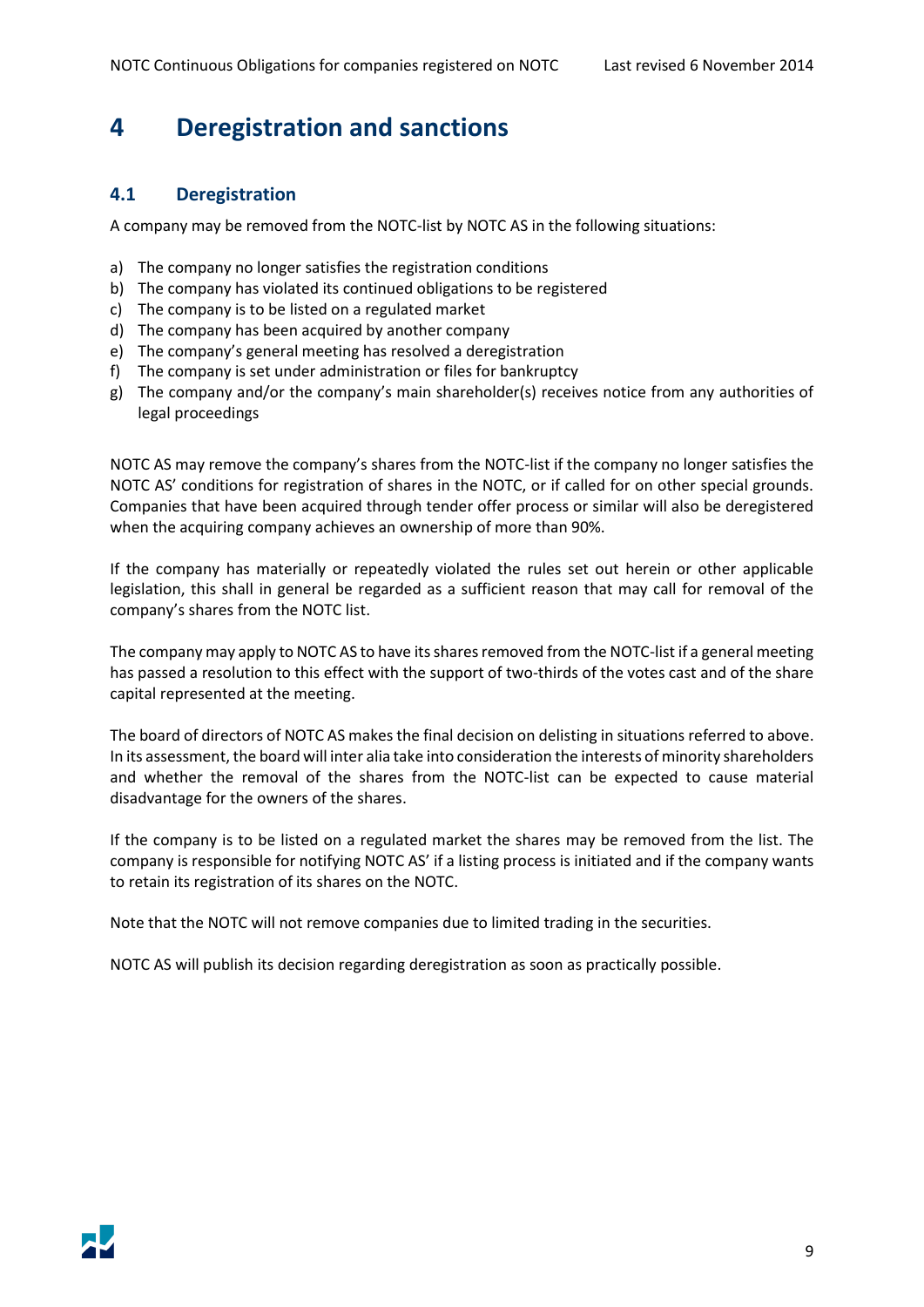### <span id="page-9-0"></span>**4.2 Sanctions**

Should the company infringe its obligations according to the rules set out herein or relevant laws and regulations, NOTC AS may:

- Issue a warning to the company
- Suspend user-access and/or
- Impose a violation charge limited upward to three times the annual fee, payable to NOTC AS.

The sanctions will depend inter alia on the seriousness, size and nature of the rule breach, the actual or potential market impact of the rule breach, the extent to which the rule breach was deliberate or reckless, the general compliance history of the company including the specific history regarding the rule breach in question, the extent to which the rule breach was deliberate or reckless, as well as consistent and fair application of the rules. Negligence by the company, or someone acting on its behalf, shall not be considered a condition for the imposing of sanctions.

Decisions to impose fines are made by the NOTC board. Such a decision can be appealed to the Ethics Council of the Association. An appeal must be made within two weeks after the Company receives notification concerning the board's decision. Decisions to impose other sanctions are made administratively, and cannot be appealed.

A company upon whom a violation charge is imposed shall be notified in writing of the decision and the grounds for the decision. Information shall also be provided regarding the right to appeal to the Ethics Council of the Association, the time limit for such appeal, and the appeal procedure. The decision and the grounds for the decision shall be published.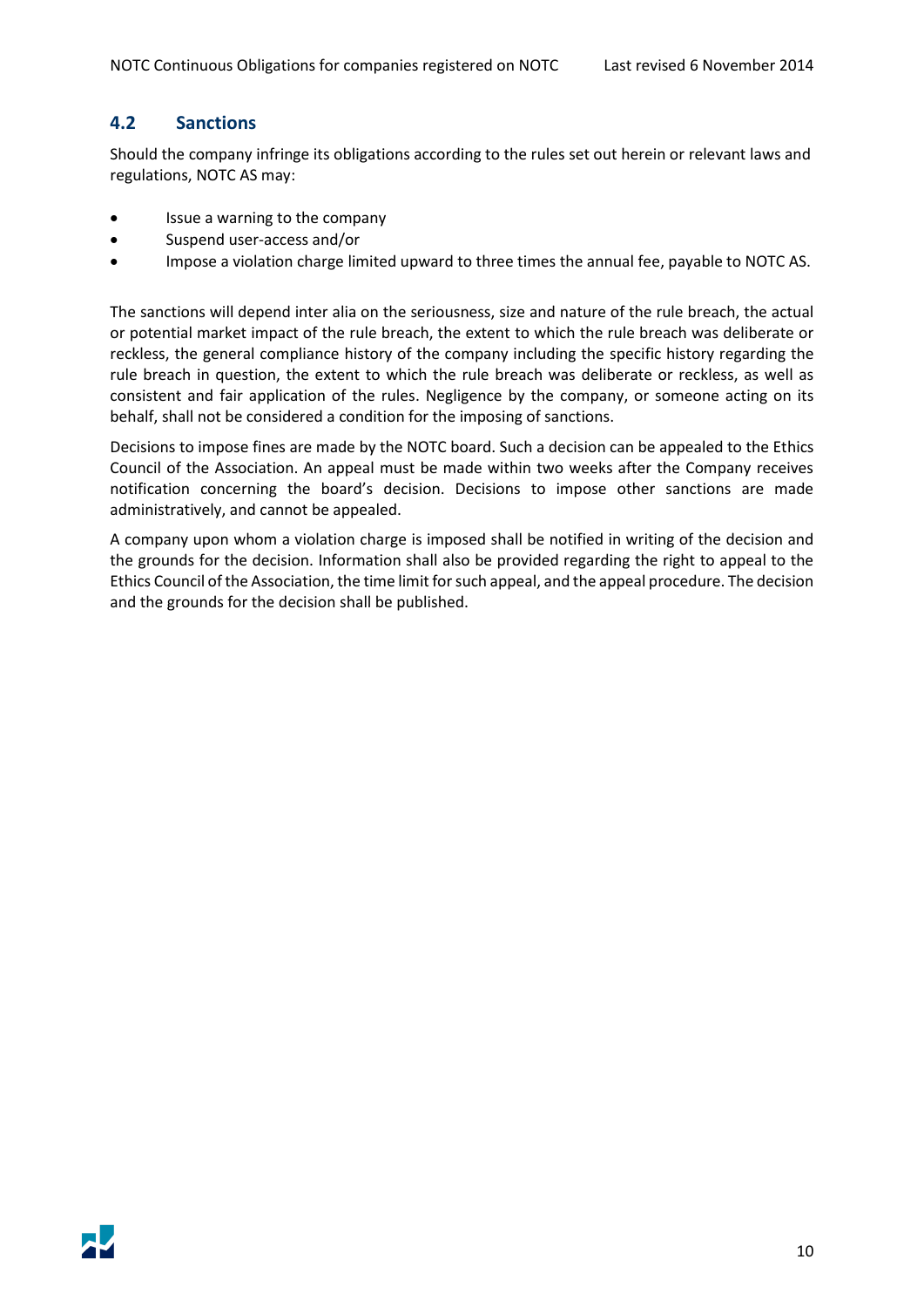# <span id="page-10-0"></span>**5 Fees**

Companies registered on the NOTC commits to pay an annual fee in accordance with the NOTC AS' at any time prevailing price list. The fee will be invoiced in advance every six months, respectively 1st of January and 1st of July.

The annual fee will be subject to adjustments each year on January  $1<sup>st</sup>$ . The Company will be notified of any adjustments at least one month before the adjustment come to effect.

A price list is set out on the NOTC web site.